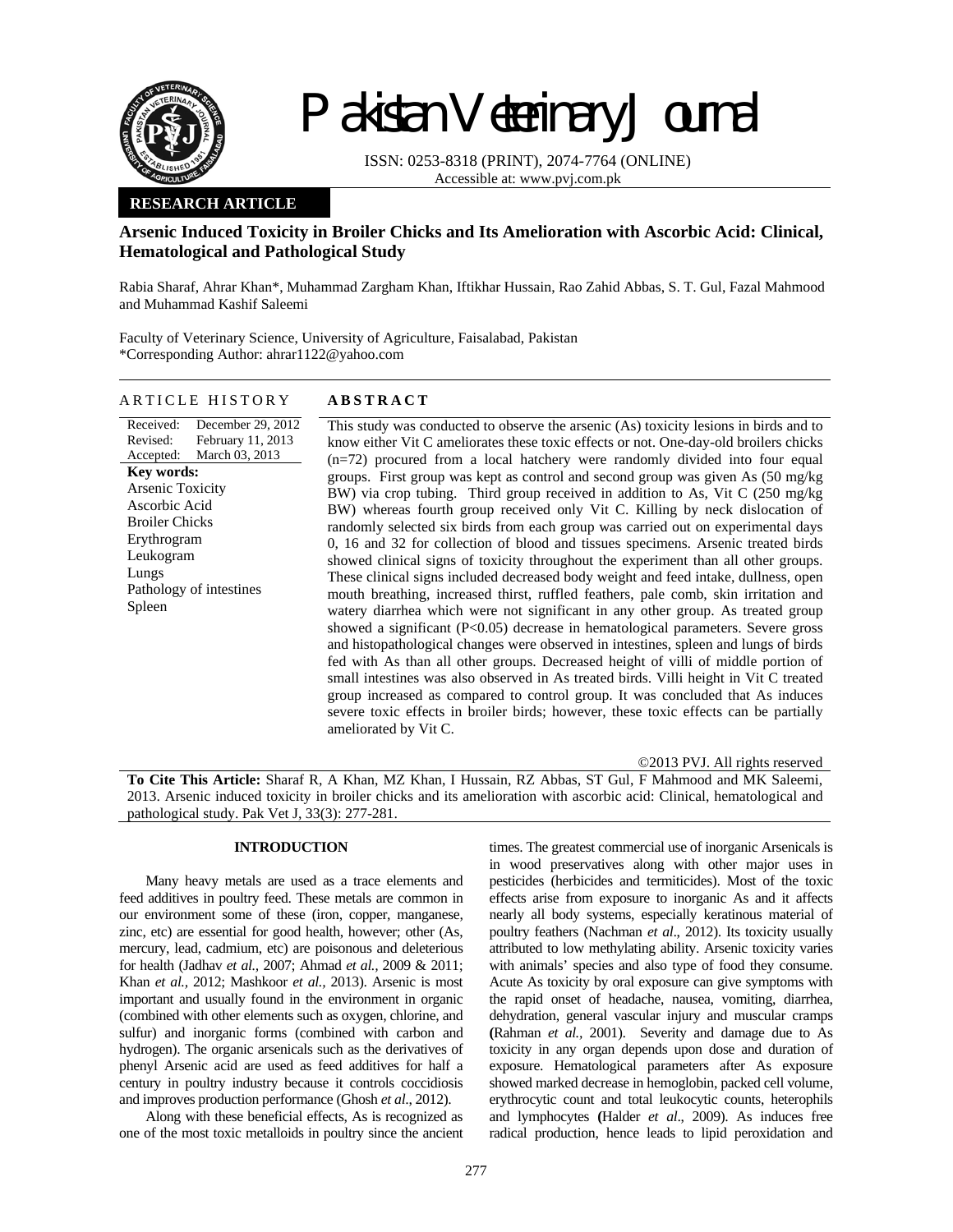damage cell membranes. Depending upon the transport in various tissues, As may react with sulfhydryl group enzymes and increased enzyme level occurs in liver and other related organs. The most affected organs are liver kidneys, lungs and small intestines (Horky *et al.,* 1998). Histopathological alteration due to As intoxication includes moderate to severe hyperemia, hemorrhages cellular swelling with granular cytoplasm, degeneration and coagulative necrosis in liver, intestines, kidneys and spleen (Biswas *et al.,* 2000).

Antioxidants have long been known to reduce the free radical-mediated oxidative stress. Ascorbic acid (Vit C) is a water-soluble antioxidant, which is necessary in the body to form collagen in bones, cartilage, muscle, and blood vessels and aids in the absorption of iron (Bera *et al.,* 2010). Recently controlled trials with yeast, fish, mice, rats, chickens, clams, guinea pigs, and turkeys all came to the same conclusion that Vit C protects growing animals from heavy metals poisoning (Gajawat *et al.,* 2005). Vit C exerts its protective role by enhancing the speed of the bowel transit time to help the elimination of heavy metals through the intestines, it is also considered that it binds with heavy metals due to its free sulfhydryl group so reducing the oxidative stress in different tissues and restores enzyme level (Rana *et al.,* 2010). Thus Vit C can be categorized to have cyto-protective role in all systems. Scanty information about arsenic toxicity in broilers is available; therefore, present study was designed and executed with the objectives to know the pathologic alterations induced by arsenic in broiler chicks and either vitamin C ameliorates these alterations or not.

#### **MATERIALS AND METHODS**

**Experimental Birds and Management:** This study was carried out on 72 one-day old broiler chicks of mixed gender (as hatched) procured from a local hatchery. After procurement, all the birds were kept in wire cages under standard and similar management and housing conditions. They were provided with basal diet, i.e. chick starter crumbs and clean water free from any chemical contaminants *ad libitum*. Birds were vaccinated against Newcastle Disease, Infectious Bursal Disease and Hydropericardium Syndrome on the recommended days using live vaccines.

**Experimental Procedure:** After 10 days of acclimatization, all the birds were randomly divided into four equal groups. The treatment started at the age of 11 days (it was day 1of the experiment) and continued till the age of 42 days (day 32, end of experiment). All the treatments were given orally via crop tubing on daily basis. Group A was kept as control and group B was given As (50 mg/ kg BW) (Howell and Hill, 1978). Group C in addition to As (50 mg/ kg BW) was provided with Vit C (250 mg/ kg BW) (Sahin and Kucuk, 2001) whereas group D received only Vit C (250 mg / kg BW). Both As and Vit C were mixed in distilled water.

**Clinical observations:** All the birds were monitored twice daily for clinical signs and behavioral abnormalities and subjectively categorized on the basis of severity {severe  $(+++)$ , moderate  $(+++)$ , mild  $(+)$  and very mild  $(+)$ .

Each bird was weighed weekly and feed intake was measured on daily basis.

**Hematological studies:** Randomly selected six birds from each group were killed by neck dislocation on experimental days 0, 16 and 32, and blood sample of each bird was collected with anticoagulant. Erythrocyte and total leukocyte counts were performed (Mushtaq *et al*., 2012). Hematocrit was determined using microhematocrit capillary tubes and hemoglobin was determined spectophotometrically by the cyanmethhemoglobin method using Drabkin's solution. Erythrocyte indices including mean corpuscular volume, mean corpuscular hemoglobin and mean corpuscular hemoglobin concentration were calculated.

**Gross and histopathology:** After killing of individual bird, visceral organs (lungs, spleen and intestine) were weighed and along with these organs liver and kidneys were also examined grossly. Tissue specimens were fixed in 10% neutral buffered formalin (Shahzad *et al*., 2011). Specimens of 5mm thickness from morbid organs were taken and processed for histopathological examination using the standard method of dehydration in ascending grades of ethanol, clearing in xylene and embedding in paraffin. Sections of 5µm thickness were cut and stained with hematoxylin and eosin (Bancroft and Gamble, 2007). Furthermore, samples from middle portions of small intestine (from proventiculus upto ileo-cecal-colonic junction) were evaluated for quantification of histopathological lesions by micrometry, using stage and ocular micrometer (Samanya and Yamauchi, 2001).

**Statistical analysis:** The data thus collected from the above experiment were analyzed statistically by applying CRD two factors (treatment; time interval) factorial test. Different group means were compared by Least Significant Difference test using M-stat computer statistical package for the significance and non significance of the result. Significance level was P<0.05.

#### **RESULTS**

Arsenic treated birds showed significant  $(P<0.05)$  signs of toxicity than all other groups throughout the whole experiment. Clinical signs observed in As treated birds included dullness, open mouth breathing, increased thirst, ruffled feathers, pale comb, skin irritation and watery diarrhea. Birds treated with both As and Vit C showed nonsignificant signs of toxicity up to day 16 but after that no clinical signs up to day 32 as compared to control group. Feed intake and body weight was the highest in control group followed by Vit C treated group. Decreased feed intake and body weight was recorded in As treated birds as compared to control and Vit C treatment on experimental days 16 and 32, however, improvement in both these parameters was observed in As and Vit C treated birds (Table 1).

At day 0, all the groups showed a non-significant difference in all hematological parameters. At day 16, erythrocyte counts, hemoglobin concentration, hematocrit, mean carpuscular hemoglobin (MCH) and total leukocyte counts (TLC) were decreased significantly  $(P<0.05)$  in As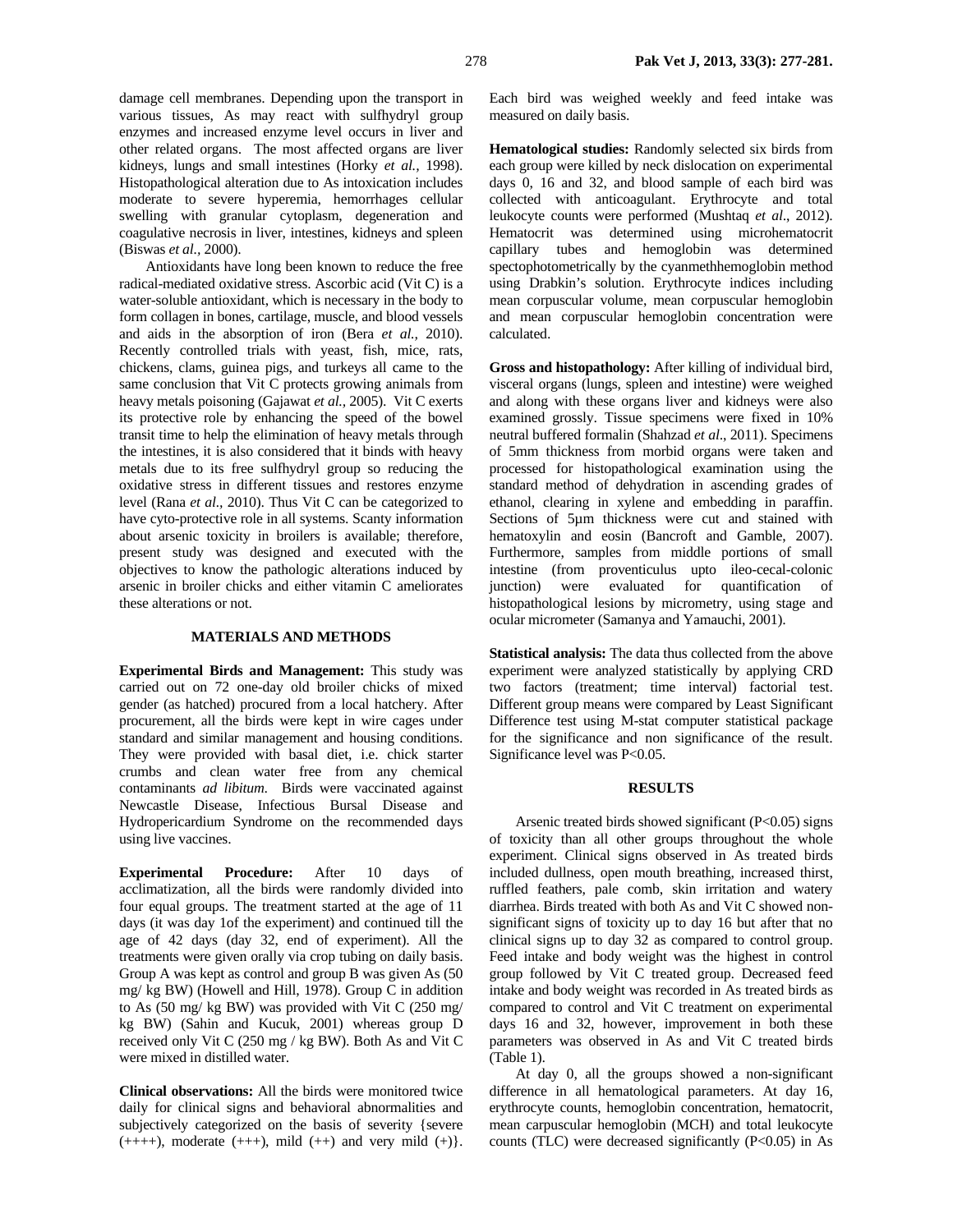treated birds as compared to control and Vit C treatment, however, improvement in these parameters was observed in As and Vit C treated birds (Table 2). Mean carpuscular volume (MCV) and Mean carpuscular hemoglobin concentration (MCHC) decreased significantly in all treated groups; however, MCV differed non-significantly between each other. At day 32, As treated group showed significant (P<0.05) decrease in all hematological parameters, however, these parameters did not differ in between As+Vit C and Vit C groups except in TLC (Table 2).

**Table 1:** Feed intake and body weight of broilers administered arsenic and vitamin C

| Parameters/     | Age (Experimental Days) |                  |                  |
|-----------------|-------------------------|------------------|------------------|
| Groups          | $\mathbf{I}$            | 16               | 32               |
| Feed Intake (g) |                         |                  |                  |
| Control         | $35.0 + 1.0$            | $123.0 + 1.23a$  | $231.1 + 2.97a$  |
| A٢              | $38.0 + 1.0$            | 79.1+1.09d       | $180.0 + 2.01d$  |
| $As+V$ it C     | $33.1 + 1.0$            | $99.9 \pm 1.22c$ | $207.2 + 1.47c$  |
| Vit C           | $36.1 + 1.0$            | $104.3 + 2.02b$  | $215.9 \pm 2.00$ |
| Body Weight (g) |                         |                  |                  |
| Control         | $255.0 + 10.0$          | $1261.1 + 17.9a$ | $1824.1 + 26.1a$ |
| A٢              | $249.8+9.0$             | $1174.3 + 12.6d$ | $1567.1 + 17.6d$ |
| $As+V$ it C     | $240.9 + 10.0$          | 1184.2+12.2c     | $1705.4 + 19.5c$ |
| Vit C           | $252.2 + 11.0$          | 1217.2+12.1b     | 1804.1+18.7b     |

Values (Mean±SE) bearing different alphabets in a column differ significantly (P<0.05) in each parameter.

**Table 2:** Hematological Parameters of broilers administered arsenic and vitamin C

| Parameters/                                      | Age (Experimental Days)          |                    |                    |
|--------------------------------------------------|----------------------------------|--------------------|--------------------|
| Groups                                           | $\overline{0}$                   | 16                 | $\overline{32}$    |
| Erythrocyte counts (x10 <sup>6</sup> )           |                                  |                    |                    |
| Control                                          | $2.01 \pm 0.01$                  | $3.00 \pm 0.02a$   | $3.14 \pm 0.01a$   |
| As                                               | $2.05 \pm 0.01$                  | $2.38 \pm 0.01$ d  | $2.70 \pm 0.01c$   |
| As+Vit C                                         | $2.10 \pm 0.01$                  | $2.64 \pm 0.01c$   | $2.94 \pm 0.01$ b  |
| Vit C                                            | $2.03 \pm 0.01$                  | $2.83 \pm 0.01$ b  | $2.96 \pm 0.01$ b  |
|                                                  | Hemoglobin concentration (g/dl)  |                    |                    |
| Control                                          | $9.17 \pm 0.01$                  | $15.70 \pm 0.01a$  | 16.90±0.07a        |
| As                                               | $9.12 \pm 0.01$                  | $11.75 \pm 0.01$ d | 13.50±0.07c        |
| As+Vit C                                         | $9.13 \pm 0.01$                  | 13.39±0.01c        | $15.38 \pm 0.01$ b |
| Vit C                                            | $9.11 \pm 0.01$                  | 14.50±0.07b        | 15.50±0.11b        |
| Hematocrit (%)                                   |                                  |                    |                    |
| Control                                          | $27.30 \pm 0.10$                 | $36.51 \pm 0.05a$  | 39.08±0.15a        |
| As                                               | $27.10 \pm 0.10$                 | 28.00±0.10d        | 32.00±0.19c        |
| $As+V$ it C                                      | $27.00 \pm 0.10$                 | 31.20±0.04c        | 35.80±0.03b        |
| Vit C                                            | $26.90 \pm 0.10$                 | 33.80±0.07b        | 35.80±0.09b        |
| Mean Corpuscular Volume (fl)                     |                                  |                    |                    |
| Control                                          | $131.1 \pm 0.86$                 | $121.6 \pm 0.54a$  | $124.3 \pm 0.66a$  |
| As                                               | $132.1 \pm 0.86$                 | $117.3 \pm 0.30c$  | $118.3 \pm 0.91c$  |
| As+Vit C                                         | 131.0±0.86                       | $118.1 \pm 0.36c$  | 121.7±0.69b        |
| Vit C                                            | $131.6 \pm 0.86$                 | $119.3 \pm 0.33 b$ | 121.5±0.44b        |
|                                                  | Mean Corpuscular Hemoglobin (pg) |                    |                    |
| Control                                          | 45.50±0.17                       | $52.42 \pm 0.15a$  | 53.88±0.11a        |
| As                                               | 44.30±0.17                       | 49.24±0.19d        | 49.88±0.27c        |
| $As+V$ it C                                      | $44.60 \pm 0.17$                 | $50.70 \pm 0.11c$  | $52.26 \pm 0.29$ b |
| Vit C                                            | $45.40 \pm 0.17$                 | 51.20±0.14b        | 52.32±0.24b        |
| Mean Corpuscular Hemoglobin concentration (g/dl) |                                  |                    |                    |
| Control                                          | $33.50 \pm 0.14$                 | $42.95 \pm 0.06a$  | 43.20±0.16a        |
| As                                               | $33.60 \pm 0.14$                 | 41.94±0.15b        | $42.14 \pm 0.14$   |
| As+Vit C                                         | 34.00±0.14                       | 42.86±0.07a        | 42.90±0.04a        |
| Vit C                                            | 34.01±0.14                       | $42.84 \pm 0.23a$  | 43.00±0.25a        |
| TLC $(x10^3)$                                    |                                  |                    |                    |
| Control                                          | $14.62 \pm 0.01$                 | 17.00±0.01a        | 17.50±0.06a        |
| As                                               | $14.53 \pm 0.01$                 | 15.40±0.02d        | 15.98±0.01d        |
| As+Vit C                                         | $14.59 \pm 0.01$                 | 16.40±0.01c        | 16.70±0.01c        |
| Vit C<br>$\sqrt{a}$                              | 14.65±0.01                       | 16.66±0.01b        | 17.10±0.01b        |

Values (Mean±SE) bearing different alphabets in a column differ significantly (P<0.05) in each parameter.

In case of relative weight (RW) of organs at day 0, a non-significant difference was present between all groups. A significantly (P<0.05) decreased in RW of organs of As treated birds was observed as compared to control, As+Vit C and Vit C treated groups at day 16 and 32 (Table 3) except spleen RW did not differ between As+Vit C and Vit C treated groups at day 32.

Grossly, intestines and spleen showed no signs of toxicity in any treated group but severe histopathological changes were observed in intestines and spleen of birds fed with As than all other groups. Microscopically, spleen showed cellular necrosis along with pyknotic nuclei in splenic cords. Sloughing of villus epithelium, infiltration of mononuclear cells and villus necrosis was observed in small intestine (Table 4). Grossly, lungs showed congestion and hemorrhages and a frothy material was also present in trachea and lungs of As fed birds. These lesions were not present in any other group. Decreased length of villi of middle portion of small intestines was also observed in As treated birds as compared to all other groups at days16 and 32. It was interesting to note that villi height in Vit C treated group even increased than control group (Table 5).

Grossly, liver and kidneys exhibited no lesions in any treated group. Histologically, congestion and vacuolation was observed in liver of As treated birds (Fig. 2). Kidneys of broiler chicks treated with arsenic showed congestion, detachment of tubular epithelium from the basement membrane, deposition of cast in the tubular lumen, atrophied glomerulous and increased urinary space (Fig. 3). These changes were partially ameliorated by the treatment of Vit C.

### **DISCUSSION**

In the present study, the peculiar signs observed in As treated birds were decreased body weight, decreased feed intake, dullness, open mouth breathing, increased thirst, ruffled feathers, pale comb, skin irritation and watery diarrhea. These results are in line with previous reports like, in mammals (Rahman *et al.,* 2001), broilers (Vodela *et al.,* 1997) and in rats (Singh and Rana, 2007). Along with these, many morphological changes were also observed during the study period as lungs showed gross lesions like congestion, hemorrhages and frothy material accumulation in As treated birds. This could be the reason of respiratory distress as previously reported by Biswas *et al*. (2000) in goats.

Microscopically, spleen showed cellular necrosis along with pyknotic nuclei in spleenic cords which can be attributed to decreased values of erythrocyte counts, hemoglobin and hematocrit in As fed birds exhibited during the course of study. It could be corroborated with the reports of other workers in mammals (Rana *et al.,* 2008) and in birds (Halder *et al.,* 2009; Padmaja *et al.,* 2009). Reduction in blood parameters could also be due to hemolysis and hemorrhages (Simonato *et al.,* 2008) caused by As and bone marrow suppression. Another important factor to be considered in reduction of erythrocyte counts could be decrease in production of erythropoietin (EP). It is an important renal hormone as it increases the number of developing erythroid precursors and accelerates the release of reticulocytes from the marrow (Erslev, 1990). The decrease in EP could be correlated to kidney damage due to As toxicity as it is the major organ to regulate serum EP levels. In internal hemorrhages some erythrocytes are absorbed by lymphatic vessels. Remaining erythrocytes are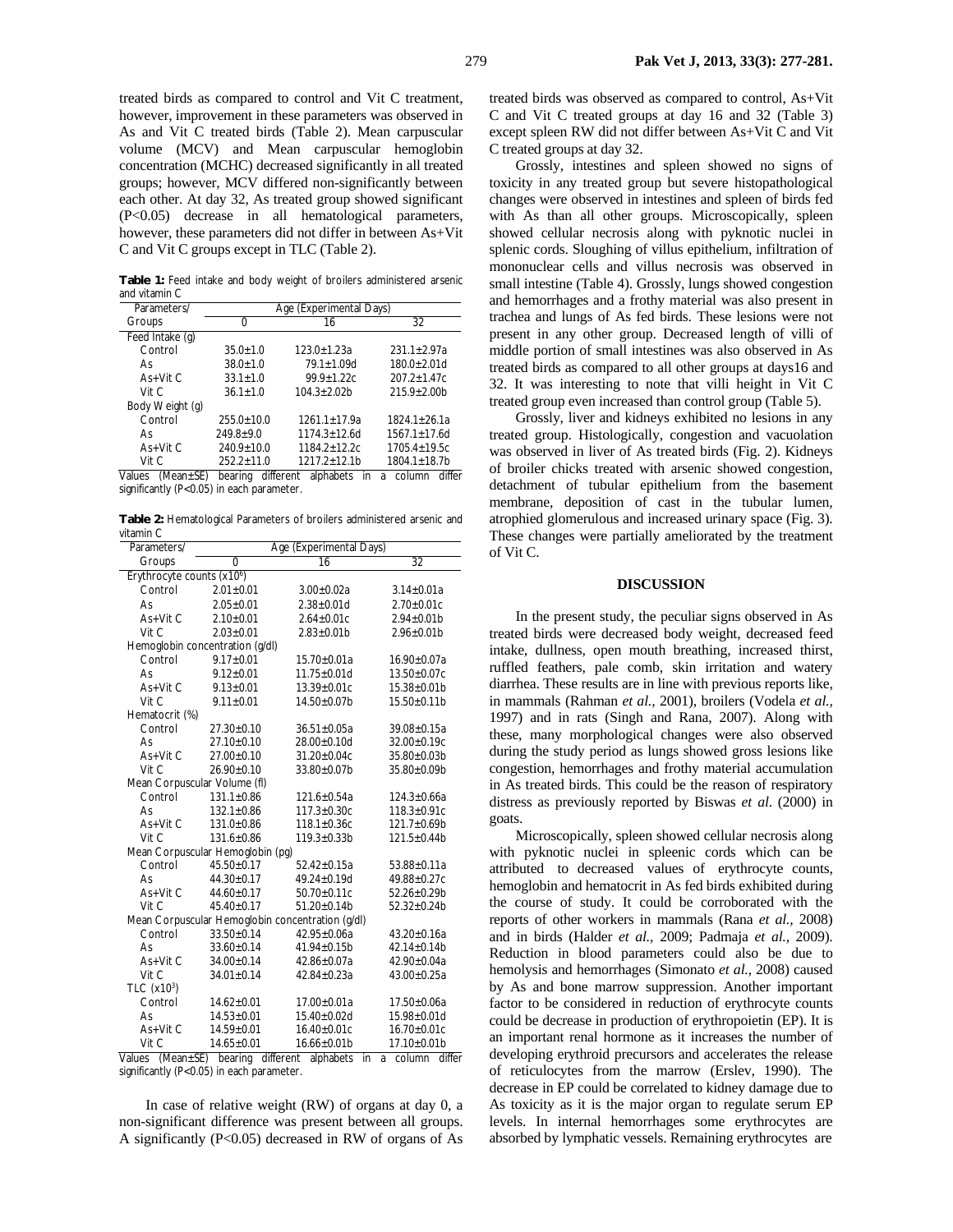**Table 3:** Relative weight (%) of broiler birds in different groups

| Parameters/         | Age (Experimental Days) |                      |                  |
|---------------------|-------------------------|----------------------|------------------|
| Groups              | 0                       | 16                   | 32               |
| Intestines          |                         |                      |                  |
| Control             | $11.24 + 0.07$          | $6.36 + 0.01a$       | $5.28 + 0.01a$   |
| As                  | $11.24 + 0.07$          | $4.51 + 0.01d$       | $5.09 + 0.01d$   |
| $As+V$ it C         | $11.24 + 0.07$          | $6.07 + 0.01c$       | $5.14 + 0.01c$   |
| Vit C               | $11.24 + 0.07$          | $6.11 + 0.01b$       | $5.15+0.01b$     |
| Spleen              |                         |                      |                  |
| Control             | $0.07 + 0.01$           | $0.09 \pm 0.00a$     | $0.12 \pm 0.00a$ |
| As                  | $0.07 + 0.01$           | $0.06 + 0.01c$       | $0.10 + 0.01c$   |
| $As+V$ it C         | $0.07 + 0.01$           | $0.08 + 0.01b$       | $0.11 + 0.01b$   |
| Vit C               | $0.07 + 0.01$           | $0.09 + 0.01a$       | $0.11 + 0.01b$   |
| Lungs               |                         |                      |                  |
| Control             | $0.69 + 0.01$           | $0.58 + 0.01a$       | $0.53 \pm 0.01a$ |
| As                  | $0.68 + 0.01$           | $0.43 + 0.01d$       | $0.45 + 0.01d$   |
| $As+V$ it C         | $0.69 + 0.01$           | $0.51 \pm 0.01c$     | $0.51 \pm 0.01$  |
| Vit C               | $0.68 + 0.01$           | $0.54 \pm 0.01$      | $0.50 \pm 0.01c$ |
| Values<br>(Mean±SE) | bearing<br>different    | alphabets<br>in<br>a | differ<br>column |

significantly (P<0.05) in each parameter.

**Table 4:** Grading of lesions in intestines and spleen of broiler birds in different groups

| Groups                           |        |        |                                                                                            |
|----------------------------------|--------|--------|--------------------------------------------------------------------------------------------|
| д                                | R      |        | D                                                                                          |
|                                  |        |        |                                                                                            |
|                                  |        |        |                                                                                            |
|                                  |        | $^{+}$ |                                                                                            |
| Pyknotic Nuclei of Splenic Cords |        |        |                                                                                            |
|                                  |        |        |                                                                                            |
| $\ddot{}$                        |        | $^{+}$ |                                                                                            |
|                                  | $++++$ | $^{+}$ |                                                                                            |
|                                  |        | $+ +$  |                                                                                            |
|                                  |        |        |                                                                                            |
|                                  |        |        |                                                                                            |
|                                  |        |        | (Control) (As) (As+Vit. C) (Vit. C)<br>$+++++$<br>$+++++$<br>$+++++$<br>$+++++$<br>$+++++$ |

Table 5: Variation in length of intestinal villi (um) of broiler birds in different groups

| Groups      | Age (Experimental Days) |                 |                 |  |
|-------------|-------------------------|-----------------|-----------------|--|
|             |                         | 16              | 32              |  |
| Control     | $7092+129$              | $868.9 + 13.5a$ | $872.3 + 13.3$  |  |
| A٢          | $7132+130$              | $7267+10.5h$    | $675.4 + 13.7d$ |  |
| $As+V$ it C | $705.5 + 12.9$          | $728.4 + 10.0$  | 771.9+11.3c     |  |
| Vit $C$     | $707.3 + 13.0$          | $892.8 + 17.0a$ | $975.0 + 13.8a$ |  |

Values (Mean±SE) bearing different alphabets in a column differ significantly (P<0.05).

lysed or phagocytized (Winski *et al.*, 1997). These findings were in negative relation to the report of Rezuke *et al.* (1991), showing a non-significant decrease in blood parameters.

 A significant decrease in the erythrocyte indices was observed in As fed group than all other groups during the course of study. Anemia was classified as microcytic hypo-chromic. The decrease in erythrocyte indices could be due to acute hemorrhages or hemolysis (Simonato *et al.,* 2008), showing rapid decrease in all hematological parameters leading to anemia. The results differed with the results reported by Halder *et al.* (2009) in birds, who reported non-significant change in these parameters in birds fed with As. These results were also contrary to the previous findings of Pandey *et al.* (2007) who documented normocytic anemia due to non-significant increase in MCV values in As toxicity. The TLC, especially lymphocyte values of As fed group was also decreased throughout the study period which could be due to their decrease production from the germinal center of lymphoid organs due to their necrosis.



**Fig.1:** Photomicrograph of intestines of broiler chicks treated with arsenic showing sloughing of epithelium from the villi (arrow head) and infiltration of inflammatory cells between the crypts (arrow). H & E. upper) 200X and lower) 400X.



**Fig. 2:** Liver of broiler chicks treated with arsenic showing congestion (arrow) and hepatocyte vacuolation (arrow head). H & E. 400X.



**Fig. 3:** Kidneys of broiler chicks treated with arsenic showing congestion (arrow head), detachment of tubular epithelium from the basement membrane (thick arrow), deposition of cast in the tubular lumen (\*), atrophied glomerulous and increased urinary space (thin arrow) and numerous hyperchromatic nuclei. H & E. 200X.